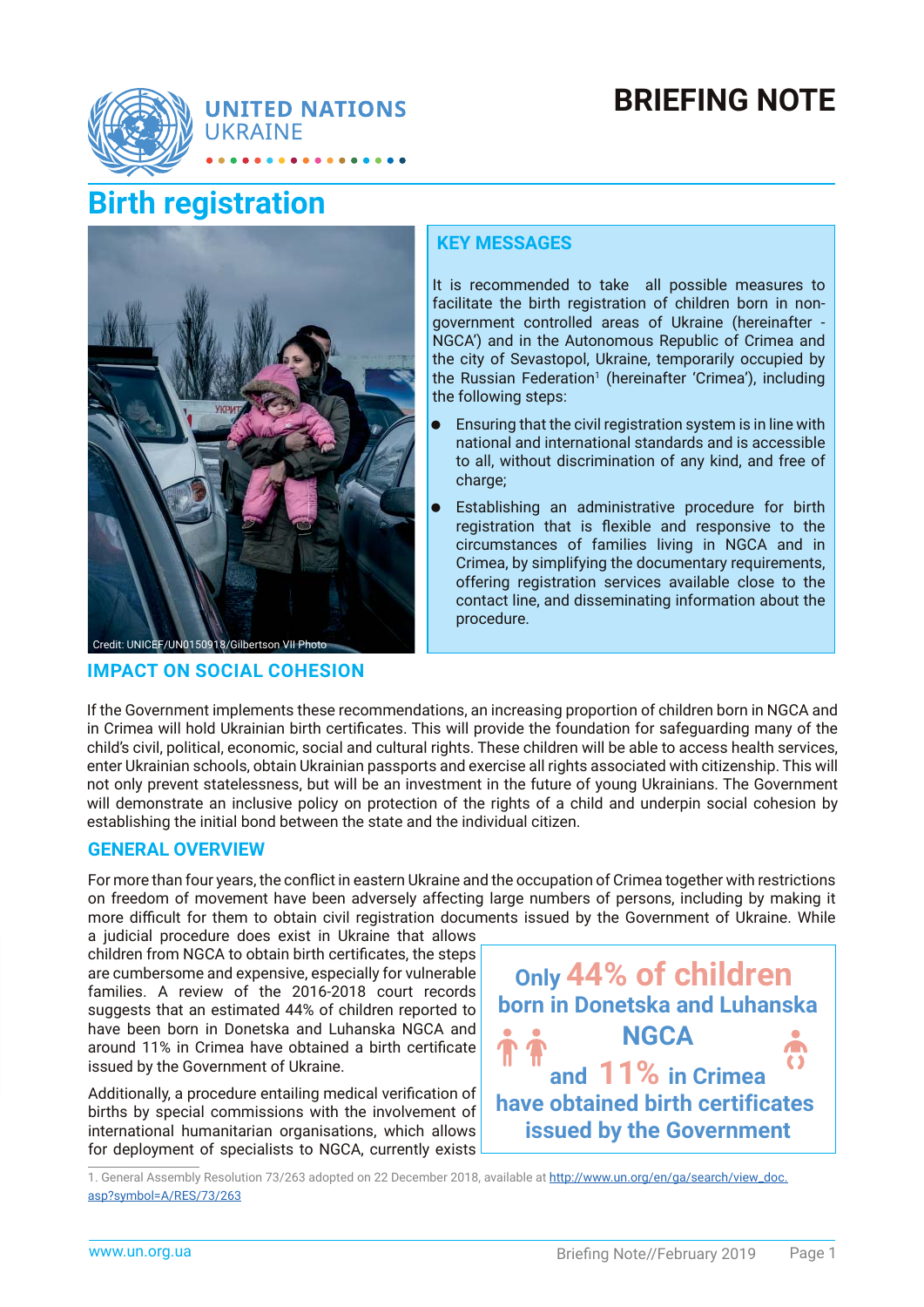only on paper and would nevertheless appear to be lengthy and difficult to implement.

In the first half of 2018, Ukraine took the first steps toward establishing an administrative procedure for birth registration of children born in NGCA. On 18 January 2018, Parliament adopted the law no. 2268 "On particular aspects of public policy aimed at safeguarding state sovereignty of Ukraine over the temporarily occupied territory of Donetsk and Luhansk regions".<sup>2</sup> The law reaffirms the invalidity of all documents issued in NGCA, but introduces an exception for "documents certifying facts of birth or death of a person". These documents may be attached to applications for birth/death registration by a civil registry office in Ukraine. However, this exception is introduced only for documents issued in Donetska and Luhanska NGCA, and not in Crimea. The Government is yet to establish a procedure to ensure implementation of this provision.

## **MAIN CHALLENGES AND RECOMMENDATIONS**

#### **Development of an administrative procedure**



Following the enactment of the law no. 2268, the authorities have been working on development of a draft mechanism for introduction of an administrative procedure for registration of birth and death occurring in NGCA and in Crimea. Reservations have been expressed about this approach in light of concerns about the authenticity of documents. The UN is ready to lend support in identifying reasonable measures of risk mitigation, including providing specialised training to civil registry

officials working in areas close to the contact line.

A practical and effective administrative procedure for birth registration would allow parents from NGCA and from Crimea to have the birth of their child registered by civil registration authorities on the basis of their application supported with the available documents certifying birth issued in NGCA or in Crimea (e.g. the child's birth notification, medical records). Births would be registered quickly and without charge to the parents. As the requirements would be substantially similar to those applied to all Ukrainians, this administrative procedure would be non-discriminatory.

#### **Recommendation:**

• Establish an administrative procedure for registration of birth and death occurring in NGCA and in Crimea that is practical and effective and is in line with the law no. 2268.

#### **Make this procedure responsive to the circumstances of families living in NGCA and in Crimea**



People incur risks and costs, and spend many hours, while crossing the contact line, to access **A** administrative services like birth registration. To make birth registration more accessible, it is **i** important to offer this service close to the line of contact in a timely manner. Mobile registration services could be deployed in the vicinity of the checkpoints, for example.

An effective information campaign would increase public awareness of the importance of birth registration and the simplified procedures available. The goal is to ensure equal access to birth registration to all children born in the territory of Ukraine.

#### **Recommendation:**

• Make this procedure responsive to the circumstances of families living in NGCA and in Crimea, by simplifying the documentary requirements, offering registration services available close to the contact line, and disseminating information about the procedure.

# **Role of existing procedures for birth registration**

The judicial procedure could continue to be used in  $\bigcap$  complex cases or where there is insufficient information to make a clear finding of the fact of the child's birth. In these cases, it would be fair to waive the court fees. While the law no. 2268 contains a provision about waiving court fees in certain cases related to the conflict, the provision is ambiguously phrased and thus far its application is inconsistent. In addition, a

*"I applied to court, but the judge was on leave. I had to wait over a week. I could not cross the contact line*  without a birth certificate. I had no *place to stay, so I was forced to work for food in a café and stayed there overnight with my little child. It was tough. I wish it was easier."* 

*A single mother who had to bring her 3 year old child with her to obtain a birth certifi cate for her*

<sup>2.</sup> The law entered into force on 24 February 2018.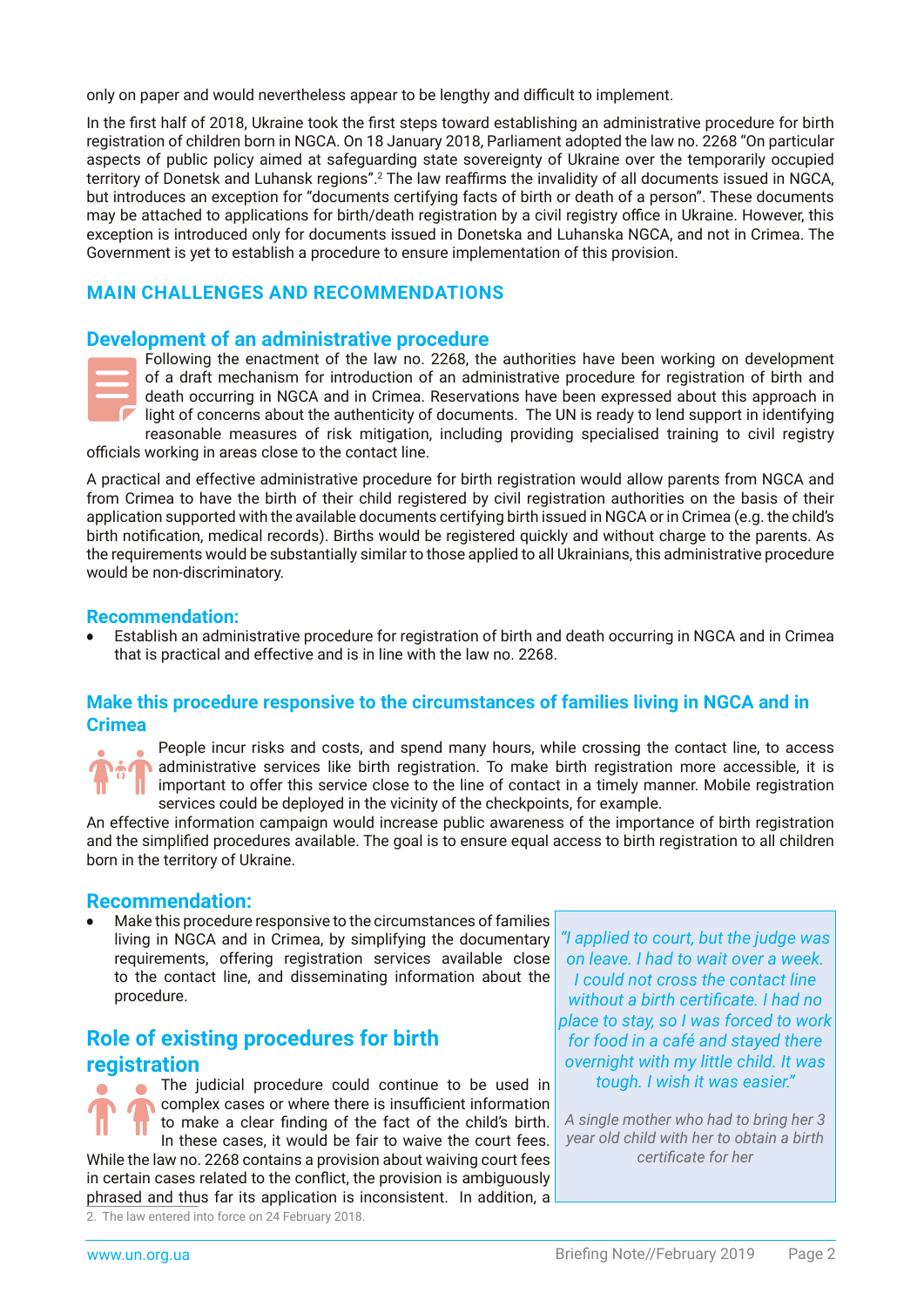procedure entailing medical verification of births could be implemented only for cases of birth in non-clinical settings.

#### **Recommendation:**

Keep the existing simplified court procedure and the medical verification procedure as supplementary to an administrative one.

## **LEGAL FRAMEWORK**

#### **International standards**

Birth registration is a fundamental right, recognised by Article 7 of the Convention on the Rights of the Child, and Article 24(2) of the International Covenant on Civil and Political Rights. Every child has the right to be registered at birth without any discrimination. The fulfilment of this right is essential to the realisation of all other rights, since registration establishes a government's legal recognition of a child's existence.

Birth registration is also essential to the implementation of safeguards for children who would otherwise be stateless, including the safeguards contained in the 1961 Convention on the Reduction of Statelessness.

General Comment No.7 of the Committee on the Rights of the Child, paragraph 25: "the Committee recommends that States parties take all necessary measures to ensure that all children are registered at birth. This can be achieved through a universal, well-managed registration system that is accessible to all and free of charge. An effective system must be flexible and responsive to the circumstances of families, for example by providing mobile registration units where appropriate."

One of the most basic institutional responsibilities of all duty bearers is to provide a person with a legal identity; this is central to good governance and is now further promoted by the Sustainable Development Goals target 16.9 'provide legal identity for all, including birth registration'.

International jurisprudence makes an exception to the general rule of non-recognition of documents issued in territories not controlled by the government. The International Court of Justice in its Namibia Advisory Opinion provided that while official acts performed by de facto authorities "are illegal and invalid, this invalidity cannot be extended to those acts, such as, for instance, the registration of births, deaths and marriages, the effects of which can be ignored only to the detriment of the inhabitants of the territory".<sup>3</sup>

#### **National legal framework**

Birth registration in Ukraine is regulated through article 49 of the Civil Code of Ukraine, and the law «On state registration of civil status». A civil registry office under the Ministry of Justice of Ukraine conducts registrations.

When the child is born in a maternity ward, a medical birth notification is issued.<sup>4</sup> If such a medical birth notification does not exist, a medical consulting commission can confirm the fact that the mother gave birth to the child up to 30 days after the birth.<sup>5</sup> Confirmation of the birth, issued by the maternity ward or the medical consulting commission, is necessary to register the child at a civil registry office and receive a birth certificate.

Article 3(4) of the law 'On State registration of civil status' states that if no confirmation of birth by the maternity ward or the medical consulting commission exists, registration of a child with the Ukrainian civil registry is possible only with a court order that establishes the birth as a legal fact. Article 315(1.7) of the Code of Civil Procedure of Ukraine provides that the court is to consider cases where a fact of birth is impossible to establish for the purposes of the civil registry office. Article 317 of the Code of Civil Procedure sets out a simplified court procedure for the establishment of the facts of birth or death occurring in NGCA. According to this procedure, such cases may be brought before any court on the Government-controlled territory and must be heard "without delay". It also provides for immediate enforcement of judgments in these cases.

In December 2017, the Cabinet of Ministers extended the procedure on confirmation of the fact of birth of a child outside a public health facility to apply to cases of birth in NGCA. Under this procedure, special medical commissions may be formed with the involvement of international humanitarian organisations. They may deploy experts to NGCA to confirm the birth of children there. Currently this procedure exists only on paper and would nevertheless appear to be lengthy and difficult to implement.

<sup>3.</sup> ICJ Advisory Opinion of 21 June 1971 – Legal Consequences for States of the Continued Presence of South Africa in Namibia (South West Africa) notwithstanding Security Council Resolution 276 (1970), paragraph 125.

<sup>4.</sup> Form No 103/o. Available at: http://zakon1.rada.gov.ua/laws/show/z1150-06

<sup>5.</sup> Resolution of Cabinet of Ministers of Ukraine no. 9 of 9 January 2013 'On approval of the procedure of confirmation of the fact of birth of a child outside a public healthcare facility'.